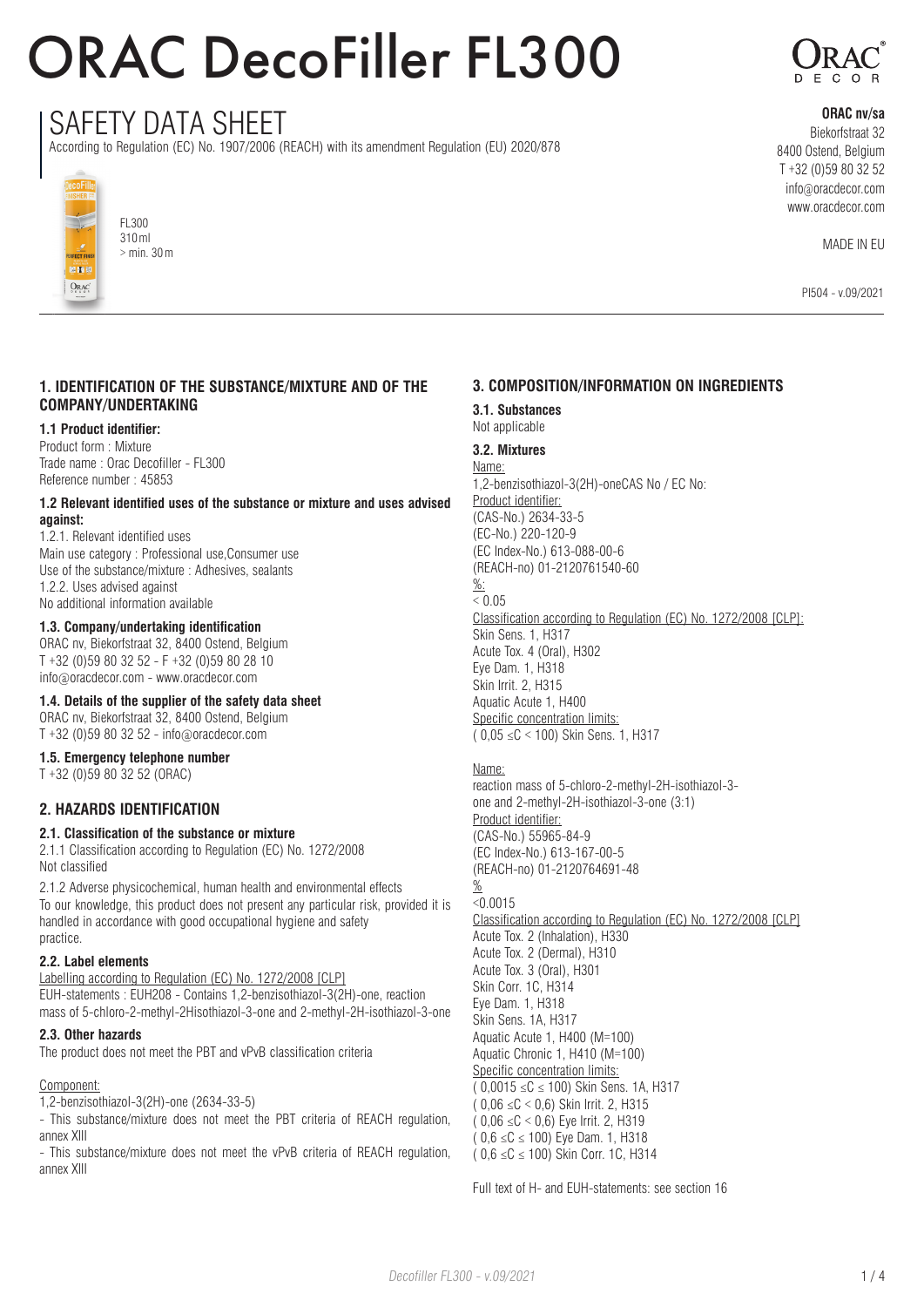# **4. FIRST AID MEASURES**

#### **4.1. Description of first aid measures**

- First-aid measures general :

If you feel unwell, seek medical advice.

- First-aid measures after inhalation:

Remove person to fresh air and keep comfortable for breathing. Respiratory problems: consult a doctor/medical service.

- First-aid measures after skin contact: Wash skin with plenty of water. If skin irritation or rash occurs: Get medical advice/attention.

- First-aid measures after eye contact: Rinse cautiously with water for several minutes. Remove contact lenses, if present and easy

to do. Continue rinsing. If eye irritation persists: Get medical advice/attention.

- First-aid measures after ingestion: Rinse mouth out with water. Call a poison center or a doctor if you feel unwell.

**4.2. Most important symptoms and effects, both acute and delayed** No additional information available

#### **4.3. Indication of any immediate medical attention and special treatment needed**

Treat symptomatically.

## **5. FIREFIGHTING MEASURES**

#### **5.1. Extinguishing media**

Suitable extinguishing media: Water spray. Dry powder. Foam. Carbon dioxide. Unsuitable extinguishing media: None known.

#### **5.2. Special hazards arising from the substance or mixture**

Hazardous decomposition products in case of fire : Toxic fumes may be released.

#### **5.3. Advice for firefighters**

#### Protection during firefighting:

Do not attempt to take action without suitable protective equipment. Self-contained breathing apparatus. Complete protective clothing.

#### **6. ACCIDENTAL RELEASE MEASURES**

#### **6.1. Personal precautions, protective equipment and emergency procedures**

6.1.1. For non-emergency personnel

Emergency procedures : Ventilate spillage area.

#### 6.1.2. For emergency responders

Protective equipment: Do not attempt to take action without suitable protective equipment. For further information refer to section 8: "Exposure controls/personal protection".

#### **6.2. Environmental precautions**

Avoid release to the environment.

#### **6.3. Methods and material for containment and cleaning up**

6.3.1 Methods for cleaning up: Large spills: scoop solid spill into closing containers. Clean contaminated surfaces with an excess of water. Wash clothing and equipment after handling.

6.3.2 Other information:

Dispose of materials or solid residues at an authorized site.

#### **6.4. Reference to other sections**

For further information refer to section 13.

# **7. HANDLING AND STORAGE**

#### **7.1. Precautions for safe handling**

- Additional hazards when processed:

Keep away from naked flames/heat.

- Precautions for safe handling:

Ensure good ventilation of the work station. Wear personal protective equipment. - Hygiene measures:

Do not eat, drink or smoke when using this product. Always wash hands after handling the product.

#### **7.2. Conditions for safe storage, including any incompatibilities**

- Storage conditions:

Store in a well-ventilated place. Store at room temperature. Protect against frost.

- Incompatible products: Heat sources.

- Maximum storage period: 1 year

- Packaging materials: Synthetic material.

#### **7.3. Specific end use(s)**

No additional information available.

#### **8. EXPOSURE CONTROLS/PERSONAL PROTECTION**

#### **8.1. Control parameters**

8.1.1 National occupational exposure and biological limit values No additional information available

8.1.2. Recommended monitoring procedures

No additional information available

8.1.3. Air contaminants formed No additional information available

8.1.4. DNEL and PNEC

No additional information available

8.1.5. Control banding No additional information available

#### **8.2. Exposure controls**

8.2.1. Appropriate engineering controls Appropriate engineering controls: Ensure good ventilation of the work station.

8.2.2. Personal protection equipment

Personal protective equipment symbol(s):



8.2.2.1. Eye and face protection Eye protection: Safety glasses 8.2.2.2. Skin protection Skin and body protection: Wear suitable protective clothing Hand protection: Protective gloves 8.2.2.3. Respiratory protection Respiratory protection: In case of insufficient ventilation, wear suitable respiratory equipment 8.2.2.4. Thermal hazards No additional information available

8.2.3. Environmental exposure controls Environmental exposure controls: Avoid release to the environment.

# **9. PHYSICAL AND CHEMICAL PROPERTIES**

# **9.1 Information on basic physical and chemical properties:**

Variable.

Not applicable<br>Not available

Physical state:<br>Colour: Appearance: Pasty. Odour: characteristic. Odour threshold: Not available<br>Melting point: Not applicable Melting point: Freezing point: Not available<br>
Rojling point: Not available<br>
Not available Boiling point: Flammability: Not applicable Explosive limits: Not available Lower explosive limit (LEL): Not available Upper explosive limit (UEL): Not available Flash point: Not available Auto-ignition temperature: Not available Decomposition temperature: Not available pH: Not available

Decofiller FL300 - v.09/2021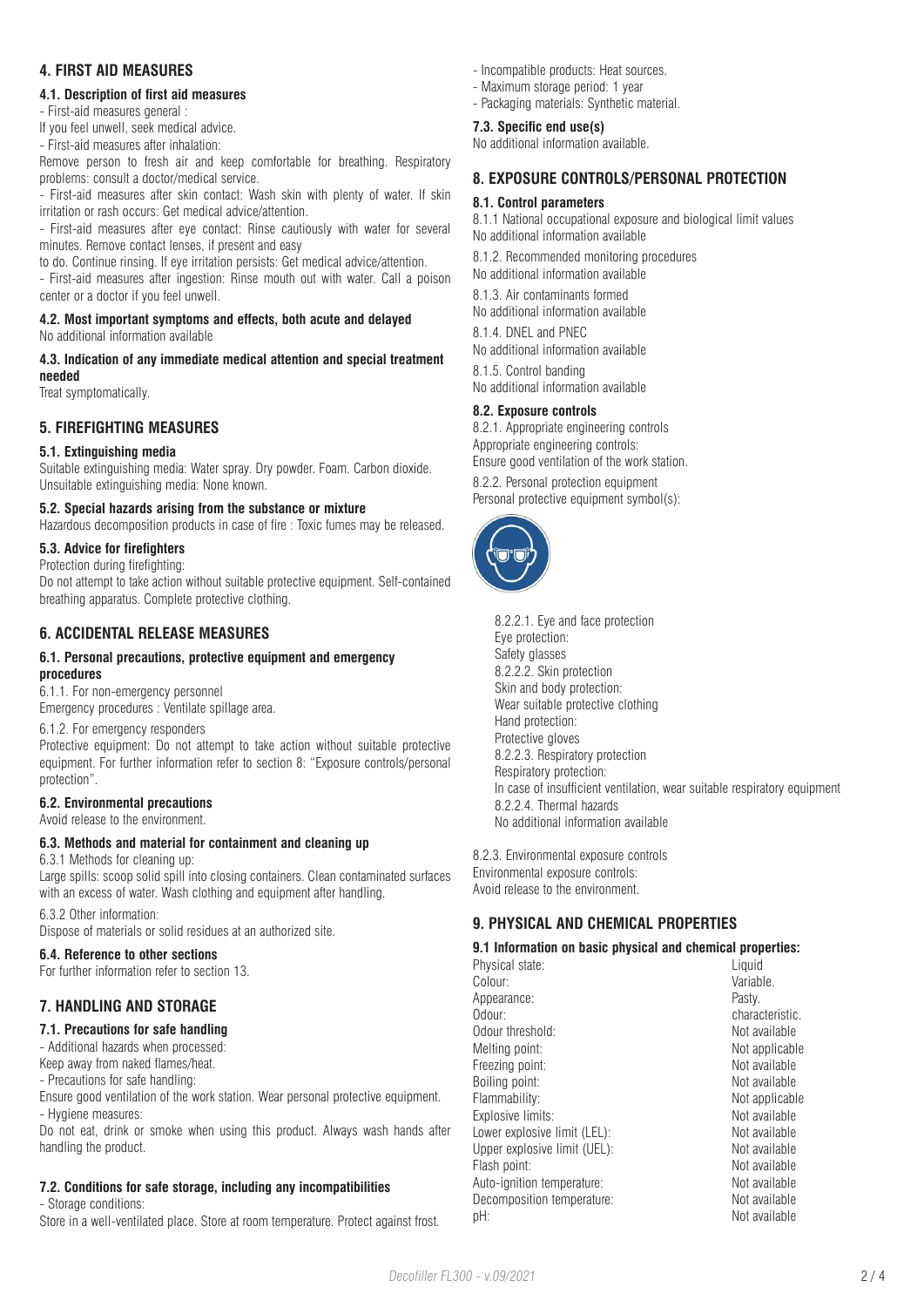Viscosity, kinematic: Not available Solubility: Not available Partition coefficient n-octanol/water (Log Kow): Not available Vapour pressure:  $\blacksquare$  Not available Vapour pressure at 50  $\degree$ C:  $\blacksquare$  Not available Vapour pressure at 50  $\degree$ C: Vapour pressure at 50  $^{\circ}$ C: Density: 0,535 g/l Relative density: Not available Relative vapour density at  $20^{\circ}$ C: Not available Particle size: Not applicable Particle size distribution: Not applicable Particle shape: Not applicable Particle aspect ratio:<br>
Particle aggregation state:<br>
Not applicable<br>
Not applicable Particle aggregation state: Particle agglomeration state:<br>
Particle specific surface area:<br>
Not applicable<br>
Not applicable Particle specific surface area: Particle dustiness: Not applicable

#### **9.2 Other information:**

9.2.1. Information with regard to physical hazard classes No additional information available 9.2.2. Other safety characteristics VOC content : 0 %

#### **10. STABILITY AND REACTIVITY**

#### **10.1. Reactivity**

The product is non-reactive under normal conditions of use, storage and transport.

## **10.2. Chemical stability**

Stable under normal conditions.

#### **10.3. Possibility of hazardous reactions**

No dangerous reactions known under normal conditions of use.

#### **10.4. Conditions to avoid**

None under recommended storage and handling conditions (see section 7).

#### **10.5. Incompatible materials**

No additional information available

#### **10.6. Hazardous decomposition products**

Under normal conditions of storage and use, hazardous decomposition products should not be produced.

#### **11. TOXICOLOGICAL INFORMATION**

#### **11.1. INFORMATION ON HAZARD CLASSES AS DEFINED IN REGULATION (EC) NO 1272/2008**

Acute toxicity (oral): Not classified Acute toxicity (dermal):<br>
Acute toxicity (inhalation): Not classified Acute toxicity (inhalation):

#### 1,2-benzisothiazol-3(2H)-one (2634-33-5)

- LD50 oral rat:

490 mg/kg bodyweight (Equivalent or similar to OECD 401, Rat, Male / female, Experimental value, Oral, 14 day(s))

- LD50 dermal rat:

> 2000 mg/kg bodyweight (OECD 402: Acute Dermal Toxicity, 24 h, Rat, Male / female, Experimental value, Dermal, 14 day(s))

| Skin corrosion/irritation:         | Not classified |
|------------------------------------|----------------|
| Serious eye damage/irritation:     | Not classified |
| Respiratory or skin sensitisation: | Not classified |
| Germ cell mutagenicity:            | Not classified |
| Carcinogenicity:                   | Not classified |
| Reproductive toxicity:             | Not classified |
| STOT-single exposure:              | Not classified |
| STOT-repeated exposure:            | Not classified |
| Aspiration hazard:                 | Not classified |

# **11.2. INFORMATION ON OTHER HAZARDS**

No additional information available

# **12: ECOLOGICAL INFORMATION**

#### **12.1 Toxicity**

- Ecology - general:

The product is not considered harmful to aquatic organisms nor to cause long-term adverse effects in the environment.

- Hazardous to the aquatic environment, short-term (acute):

Not classified

- Hazardous to the aquatic environment, long-term (chronic):

Not classified

- Not rapidly degradable

#### 1,2-benzisothiazol-3(2H)-one (2634-33-5)

#### - LC50 - Fish [1]:

 2,18 mg/l (OECD 203: Fish, Acute Toxicity Test, 96 h, Oncorhynchus mykiss, Static system, Experimental value, Lethal)

- EC50 - Crustacea [1]:

2,91 mg/l (OECD 202: Daphnia sp. Acute Immobilisation Test, 48 h, Daphnia magna, Static system, Experimental value, Lethal)

- EC50 72h - Algae [1]:

0,15 mg/l (OECD 201: Alga, Growth Inhibition Test, Pseudokirchneriella subcapitata, Experimental value, Growth rate)

## **12.2 Persistence and degradability**

1,2-benzisothiazol-3(2H)-one (2634-33-5) Persistence and degradability Not readily biodegradable in water.

#### **12.3. Bioaccumulative potential**

1,2-benzisothiazol-3(2H)-one (2634-33-5)

- BCF Fish [1]:
- 6,62 (BCFBAF v3.01, 56 day(s), Cyprinus carpio, Calculated value, Fresh weight) - Partition coefficient n-octanol/water (Log Pow):
- 1,3 (Experimental value)

# - Bioaccumulative potential:

Low potential for bioaccumulation (Log Kow < 4).

# **12.4. Mobility in soil**

1,2-benzisothiazol-3(2H)-one (2634-33-5)

- Surface tension:

72,6 mN/m (20 °C, 0.1 %, EU Method A.5: Surface tension)

- Partition coefficient n-octanol/water (Log Koc):

0,97 (log Koc, OECD 121: Estimation of the Adsorption Coefficient (Koc) on Soil and on Sewage Sludge using High Performance Liquid Chromatography (HPLC), Experimental value, GLP) - Ecology - soil:

Highly mobile in soil.

#### **12.5. Results of PBT and vPvB assessment**

12.5.1 Orac Decofiller - FL300 The product does not meet the PBT and vPvB classification criteria 12.5.2 Component

1,2-benzisothiazol-3(2H)-one (2634-33-5)

- This substance/mixture does not meet the PBT criteria of REACH regulation, annex XIII

- This substance/mixture does not meet the vPvB criteria of REACH regulation, annex XIII

# **12.6. Endocrine disrupting properties**

No additional information available

# **12.7. Other adverse effects**

No additional information available

# **13: DISPOSAL CONSIDERATIONS**

#### **13.1. Waste treatment methods**

- Regional legislation (waste):

Non hazardous waste.

- Waste treatment methods:

Dispose of contents/container in accordance with licensed collector's sorting instructions.

- Sewage disposal recommendations: